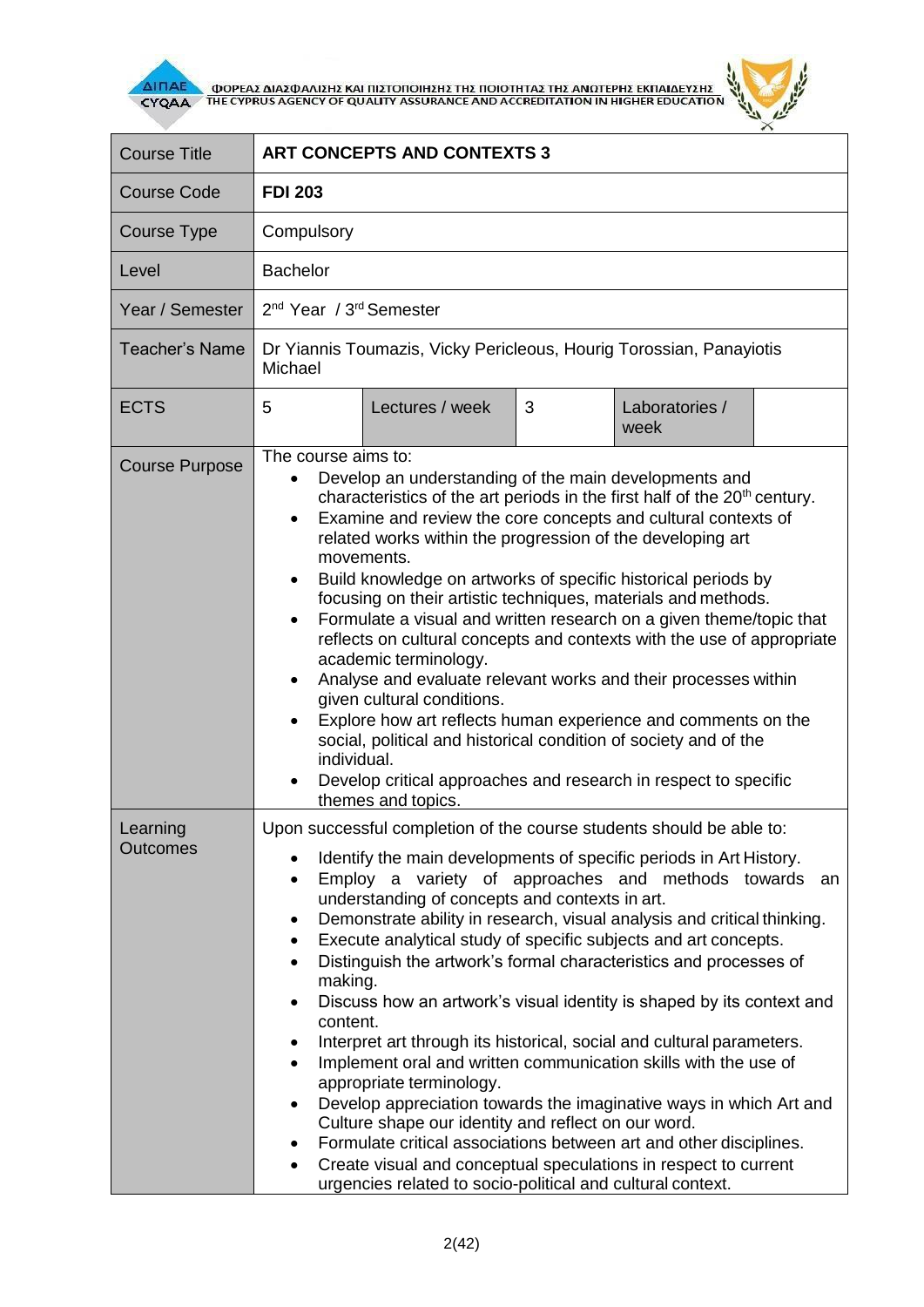



|                         | Appraise new possibilities in creative thinking and making.                                                                                                                                                                                                                                                                                                                                                                                                                                                                                                                                                                                                                                                                                                                                                                                                                                                                                                                                                    |              |                                                                            |  |
|-------------------------|----------------------------------------------------------------------------------------------------------------------------------------------------------------------------------------------------------------------------------------------------------------------------------------------------------------------------------------------------------------------------------------------------------------------------------------------------------------------------------------------------------------------------------------------------------------------------------------------------------------------------------------------------------------------------------------------------------------------------------------------------------------------------------------------------------------------------------------------------------------------------------------------------------------------------------------------------------------------------------------------------------------|--------------|----------------------------------------------------------------------------|--|
| Prerequisites           | <b>FDI 106</b>                                                                                                                                                                                                                                                                                                                                                                                                                                                                                                                                                                                                                                                                                                                                                                                                                                                                                                                                                                                                 | Corequisites |                                                                            |  |
| <b>Course Content</b>   | New Ways of Looking: Introduction to 20 <sup>th</sup> Century Art History<br>$\bullet$<br>Contexts.<br>Fighting Colours, Emotions as Forms, Dreams and Nightmares:<br>$\bullet$<br>Introduction to Fauvism, German and Austrian Expressionism.<br>Shattering Space and Time: Introduction to Cubism and Futurism.<br>Early 20 <sup>th</sup> Century Utopias: Reinventing and Reconstructing the Ideal<br>Space:<br>Introduction to Suprematism, Constructivism and Neoplasticism.<br>Form Follows Function-The House as a Machine: Introduction to the<br>$\bullet$<br>Bauhaus.<br>Dada Makes the World Go Round: Introduction to the reactionary<br>Dada.<br>Urinals, Shovels and Bicycle Wheels on Kitchen Stools: Introduction<br>$\bullet$<br>to the world of Marcel Duchamp and the Readymade.<br>To See or not to See - Challenging the Unconscious: Introduction to<br>$\bullet$<br>Surrealism.<br>Action Paintings, Dripping Paint and Fireworks on Canvas:<br>Introduction to Abstract Expressionism. |              |                                                                            |  |
| Teaching<br>Methodology | Extended project briefings, exercises, illustrated lectures and group<br>critiques. Emphasis is given on the familiarisation with the local art scene:<br>gallery and museum visits are therefore a core element of the course.                                                                                                                                                                                                                                                                                                                                                                                                                                                                                                                                                                                                                                                                                                                                                                                |              |                                                                            |  |
| Bibliography            | <b>Book References</b>                                                                                                                                                                                                                                                                                                                                                                                                                                                                                                                                                                                                                                                                                                                                                                                                                                                                                                                                                                                         |              |                                                                            |  |
|                         | Foster, H., Kraus, R., Art Since 1900: Modernism · Antimodernism ·<br>Postmodernism. London: Thames and Hudson, 2016.<br>Fleming, J., Honour, H., A World History of Art. London: Laurence King,<br>2009.                                                                                                                                                                                                                                                                                                                                                                                                                                                                                                                                                                                                                                                                                                                                                                                                      |              |                                                                            |  |
|                         |                                                                                                                                                                                                                                                                                                                                                                                                                                                                                                                                                                                                                                                                                                                                                                                                                                                                                                                                                                                                                |              |                                                                            |  |
|                         | Dixon, A., Art: The Definitive Visual Guide. London: Dorling Kindersley,<br>2018.                                                                                                                                                                                                                                                                                                                                                                                                                                                                                                                                                                                                                                                                                                                                                                                                                                                                                                                              |              |                                                                            |  |
|                         | A Reader. New York: Harry n. Abrams, 2013.                                                                                                                                                                                                                                                                                                                                                                                                                                                                                                                                                                                                                                                                                                                                                                                                                                                                                                                                                                     |              | Lymberopoulou, A., Bracewell-Homer, P., Robinson, J. Art & Visual Culture: |  |
|                         |                                                                                                                                                                                                                                                                                                                                                                                                                                                                                                                                                                                                                                                                                                                                                                                                                                                                                                                                                                                                                |              |                                                                            |  |
|                         | Fijalkowski, K., Richardson, M., Surrealism: Key Concepts. London:<br>Routledge, 2016.                                                                                                                                                                                                                                                                                                                                                                                                                                                                                                                                                                                                                                                                                                                                                                                                                                                                                                                         |              |                                                                            |  |
|                         | Ideas. Oxford: Blackwell, 2002.                                                                                                                                                                                                                                                                                                                                                                                                                                                                                                                                                                                                                                                                                                                                                                                                                                                                                                                                                                                |              | Harrison, C., Wood, P. Art in Theory 1900-2000: An Anthology of Changing   |  |
| Assessment              | Overall the course is evaluated as follows:                                                                                                                                                                                                                                                                                                                                                                                                                                                                                                                                                                                                                                                                                                                                                                                                                                                                                                                                                                    |              |                                                                            |  |
|                         | <b>Final Assessment 34%</b><br>٠<br>Course work 66%<br>$\bullet$<br>Interim Critique 33%<br>Final Critique 33%                                                                                                                                                                                                                                                                                                                                                                                                                                                                                                                                                                                                                                                                                                                                                                                                                                                                                                 |              |                                                                            |  |